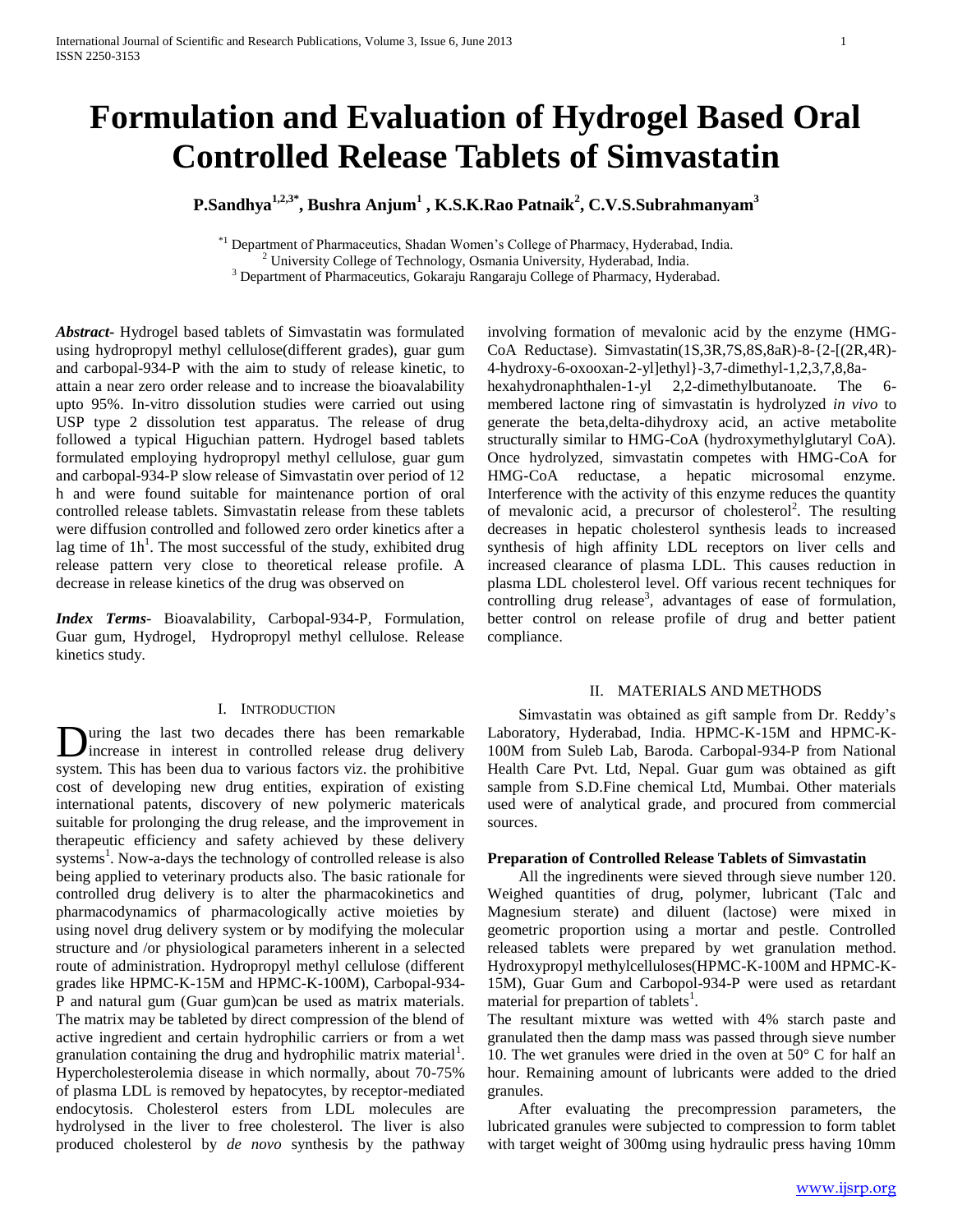diameter flat punches. The hardness of all tablets was maintained at 6 to 8 Kg/cm². The formulae for various formulatins attempted have been given in table No.1

# **Dissolution study of controlled release fomulation of Simvastatin**

 The in-vitro dissolution profile of the designed formulations of controlled release tablets was carried out using USP type II apparatus under conditions specified (temp  $37\pm 0.5^{\circ}$ C, 75rpm). Tablets were subjected to dissolution for first two hrs in 0.1 N Hcl, followed by pH 7.4 phosphate buffer for next ten hours till the end of dissolution study. From the dissolution medium withdrawn and replaced 5ml for every 1hour. Absorbance was measured at 238 nm using buffer solution as blank. Results of invitro dissolution studies obtained were tabulated and shown graphically according to following modes of data treatment<sup>4</sup>.

- 1. Cumulative Percentage Drug Release V/s Time in Hours.
- 2. Cumulative Percentage Drug Retained V/s Time in Hours.
- 3. Higuchi's Classical Diffusion Equation Cumulative Percentage Drug Release V/s Square Root T.

# III. RESULTS AND DISCUSSIONS

 In present work an attempt has been made to formulate hydrogel based oral controlled release tablets of Simvastatin using retardants namely Hydroxypropyl methylcelluloses(HPMC-K-100M and HPMC-K-15M), Guar Gum and Carbopol-934-P in different concentration and combinations. The formulation of tablets was done by using wet granulation technique which was found acceptable.

 The results of *evaluation studies* can be summarized as follows:

 Figure No.1 shows plot of cumulative percentage of Simvastatin release V/s. time for optimized formula. Four polymers were employed with varying concentrations to get promising concentration for Hydrogel based oral controlled release tablets, which can be used for further studies. Formulation F1, F2, and F3 contains Guar Gum, HPMC-K-100M, Carbopol-934-P, and HPMC-K-15M as polymer. Formulation F1, F2 and F3 gave 93.77%, 84.56% and 90.04% of drug release respectively in 12hours of dissolution study performed. It was found that drug release was prolonged to desired level in F1 and F3; but in F2 it was found that drug release was not prolonged to desired level, this may be due to inadequate concentration of polymer and also due to lactose, present in relatively large amount which alter drug release rate mainly by altering the gelation of polymer. Formulation F4 contains HPMC-K-15M and Carbopol-934-P which gave 84.89% of drug release, F5 contains HPMC-K-100M and Carbopol-934- P which gave 88.67% of drug release in 12hours dissolution study. The drug release was found to be not prolonged; this may be due to presence of large amount of lactose. F6 contains HPMC-K-100M and HPMC-K-15M gave 92.78% of drug release in 12hours dissolution of study. The drug release was found to be prolonging this is due to low concentration of polymer level. Formulations F7 and F8 contains Guar Gum and HPMC-K-100M gave 85.25% and 80.11% of drug release in

12hours of dissolution study, this may due to high concentration of polymer level. F9 and F10 gave 85.24% and 90.38% of drug release and F11 contains HPMC-K-100M and PVP-K-30 gave the 91.58% of drug release in 12hours of dissolution study. The mechanism of release may be based on hydration and gelation due to cellulosic nature of polymer at tablet liquid interface. The existence of gel barrier could be expected to drug release by limiting exposure of solid drug to dissolution liquid. The drug release may be due to diffusion controlled and swelling controlled mechanism because of inherent swelling characteristic of hydroxylpropyl methylcellulose. The tablets were found swollen at the end of 12hours indicating a hydrophilic system. Guar Gum, a natural polymer used in formulation, the tablets were found swollen at the end of 12hours dissolution study this may be due to inherent swelling property of gum.

 Figure No.2 shows a plot of Swelling index, the graph was plotted between % weight absorption ratio and time.

 The best selected formulations are F1, F3 and F6; these plots were found to be linear with correlation coefficient (r) values which are 0.997, 0.995 and 0.995 respectively. But the optimized formula is F1 with the r value 0.997. This linearity indicates that the release of Simvastatin from the tablets have followed nearly zero order kinetics.

 Figure No.3 shows plot of Zero order kinetic release graph of optimized formula (cumulative % drug release V/s time) which shows the linear drug release of Simvastatin.

 Figure No.4 shows plot of Higuchi's Classical Diffusion Equation graph of optimized formula (cumulative % drug released V/s square root time.

 Figure No.5 shows plot of Peppas kinetic model graph of optimized formula (Log cumulative % drug release V/s Log time). Slope (n) value is 1.077.

 Figure No.6 shows plot of First order kinetic release graph of optimized formula (Log % drug remaining V/s time).

# IV. CONCLUSION

From the finding obtained so far, it can be concluded that,

- Hydroxypropyl methylcellulose (different grades) and Guar Gum is of the total tablet weight is promising concentration for oral controlled release tablets Simvastatin.
- $\triangleright$  Formulated tablets exhibited nearly zero order kinetics and the release profile was of matrix diffusion type.
- $\triangleright$  From this study, it is possible to design promising Hydrogel based oral controlled release tablets containing Simvastatin for the treatment of hypercholesterolemia.
- Hydrogel based oral controlled release tablets of Simvastatin also used in reducing heart related disease, heart stroke and with more efficacy and better patient compliance.
- > The in-vitro kinetic release obeyed zero order kinetics with mechanism of release was followed by non-fickian diffusion due to more hydrophilic nature of polymer and drug. The increase in concentration of polymer decreases the release of drug.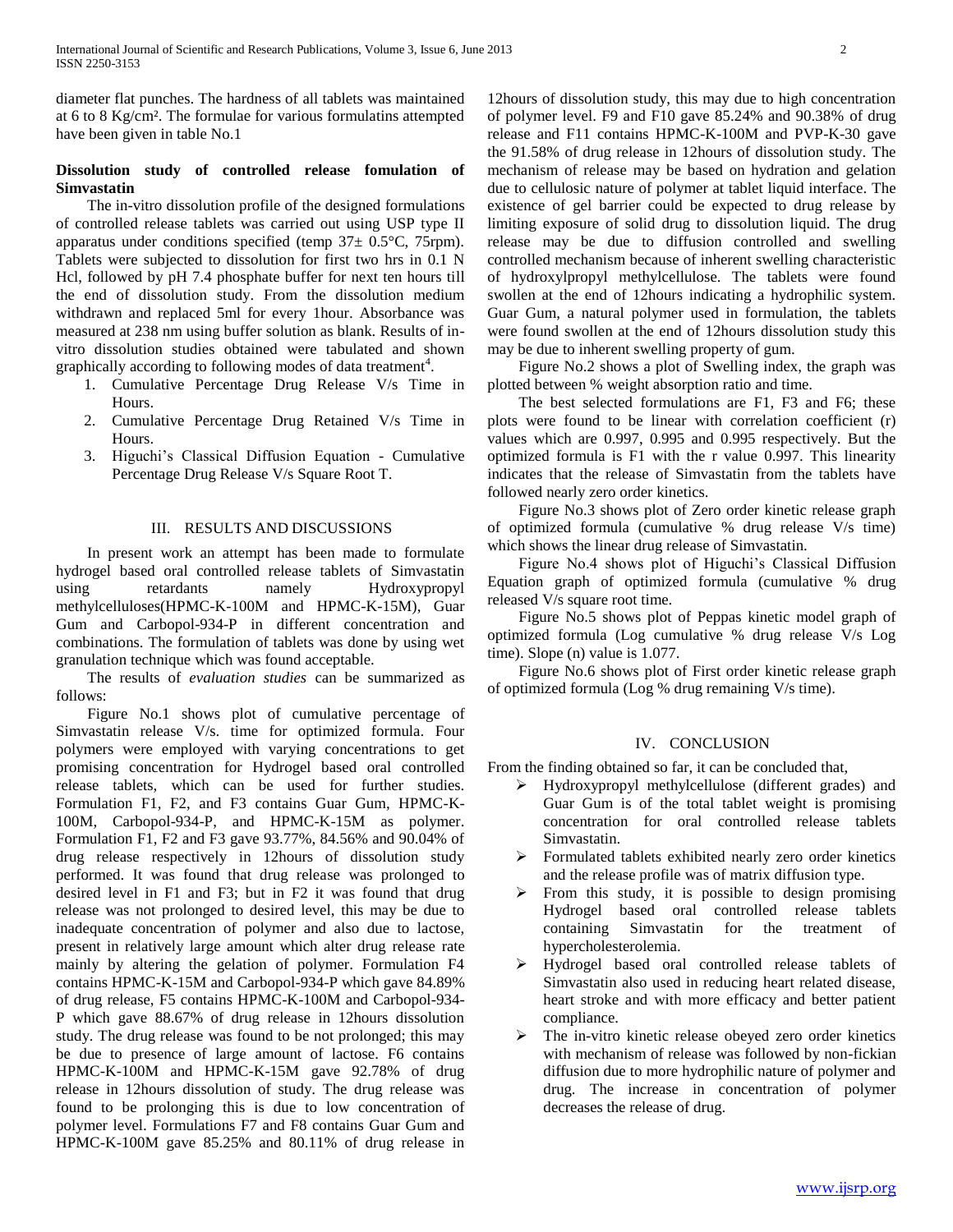| <b>Formulation</b><br>code | F1                       | F <sub>2</sub>           | F3                       | F <sub>4</sub>           | F5                       | F <sub>6</sub>           | F7                       | F8                | F9                       | <b>F10</b>                   | <b>F11</b>               |
|----------------------------|--------------------------|--------------------------|--------------------------|--------------------------|--------------------------|--------------------------|--------------------------|-------------------|--------------------------|------------------------------|--------------------------|
| Drug                       | 40                       | 40                       | 40                       | 40                       | 40                       | 40                       | 40                       | 40                | 40                       | 40                           | 40                       |
| Guar gum                   | 120                      | 120                      | 80                       | ۰                        | ۰                        | $\overline{\phantom{0}}$ | 160                      | ۰                 | ۰                        | $\qquad \qquad \blacksquare$ | ۰                        |
| HPMC-K100M                 | 40                       | $\overline{\phantom{a}}$ | ۰                        | $\overline{\phantom{0}}$ | 40                       | 20                       | -                        | 160               | $\qquad \qquad -$        | $\overline{\phantom{a}}$     | 40                       |
| HPMC-K15M                  | $\overline{\phantom{a}}$ | $\overline{\phantom{a}}$ | 40                       | 40                       | $\overline{\phantom{a}}$ | 20                       | $\overline{\phantom{m}}$ | ۰                 | $\overline{\phantom{a}}$ | 120                          | $\blacksquare$           |
| Carbopol-934-P             | $\overline{\phantom{a}}$ | 40                       | $\qquad \qquad -$        | 40                       | 40                       | $\overline{\phantom{a}}$ | $\qquad \qquad -$        | $\qquad \qquad -$ | 80                       | $\overline{\phantom{a}}$     | $\qquad \qquad -$        |
| Lactose                    | 70                       | 70                       | 90                       | 90                       | 90                       | 110                      | 70                       | 70                | 85                       | 70                           | 180                      |
| <b>Starch</b>              | 20                       | 20                       | $\overline{\phantom{a}}$ | ۰                        | $\qquad \qquad -$        | $\overline{\phantom{0}}$ | 20                       | 20                | $\qquad \qquad -$        | $\overline{\phantom{a}}$     | $\qquad \qquad -$        |
| <b>MCC</b>                 | $\overline{\phantom{a}}$ | ٠                        | 50                       | 80                       | 80                       | 100                      | -                        | ۰                 | 85                       | 60                           | $\overline{\phantom{a}}$ |
| PVP-K30                    | $\overline{\phantom{0}}$ | $\overline{\phantom{a}}$ | $\overline{\phantom{0}}$ | ۰                        | $\overline{a}$           | $\qquad \qquad$          | -                        | -                 | -                        | $\overline{\phantom{0}}$     | 30                       |
| Mg. sterate                | 5                        | 5                        | 5                        | 5                        | 5                        | 5                        | 5                        | 5                 | 5                        | 5                            | 5                        |
| Talc                       | 5                        | 5                        | 5                        | 5                        | 5                        | 5                        | 5                        | 5                 | 5                        | 5                            | 5                        |
| Tatol tablet weight        | 300                      | 300                      | 300                      | 300                      | 300                      | 300                      | 300                      | 300               | 300                      | 300                          | 300                      |

**Table.1: Composition of hydrogel based oral controlled release tablets of Simvastatin**

**Figure No.1 % Cumulative drug release graph for optimized formula**

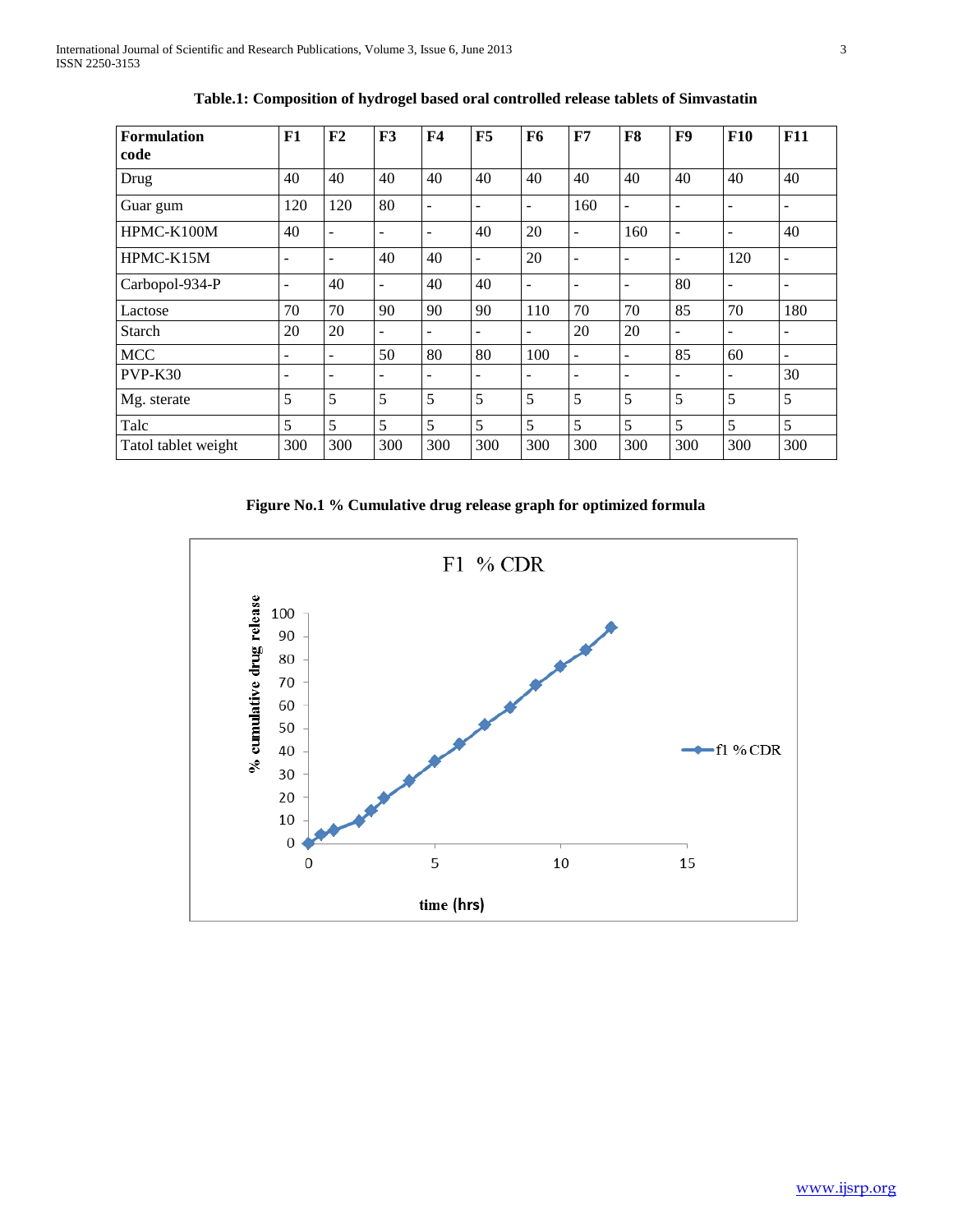

**Figure No.2 % Weight absorption ratio graph for optimized formula**

**Figure No.3 Zero order kinetic release graph for optimized formula**

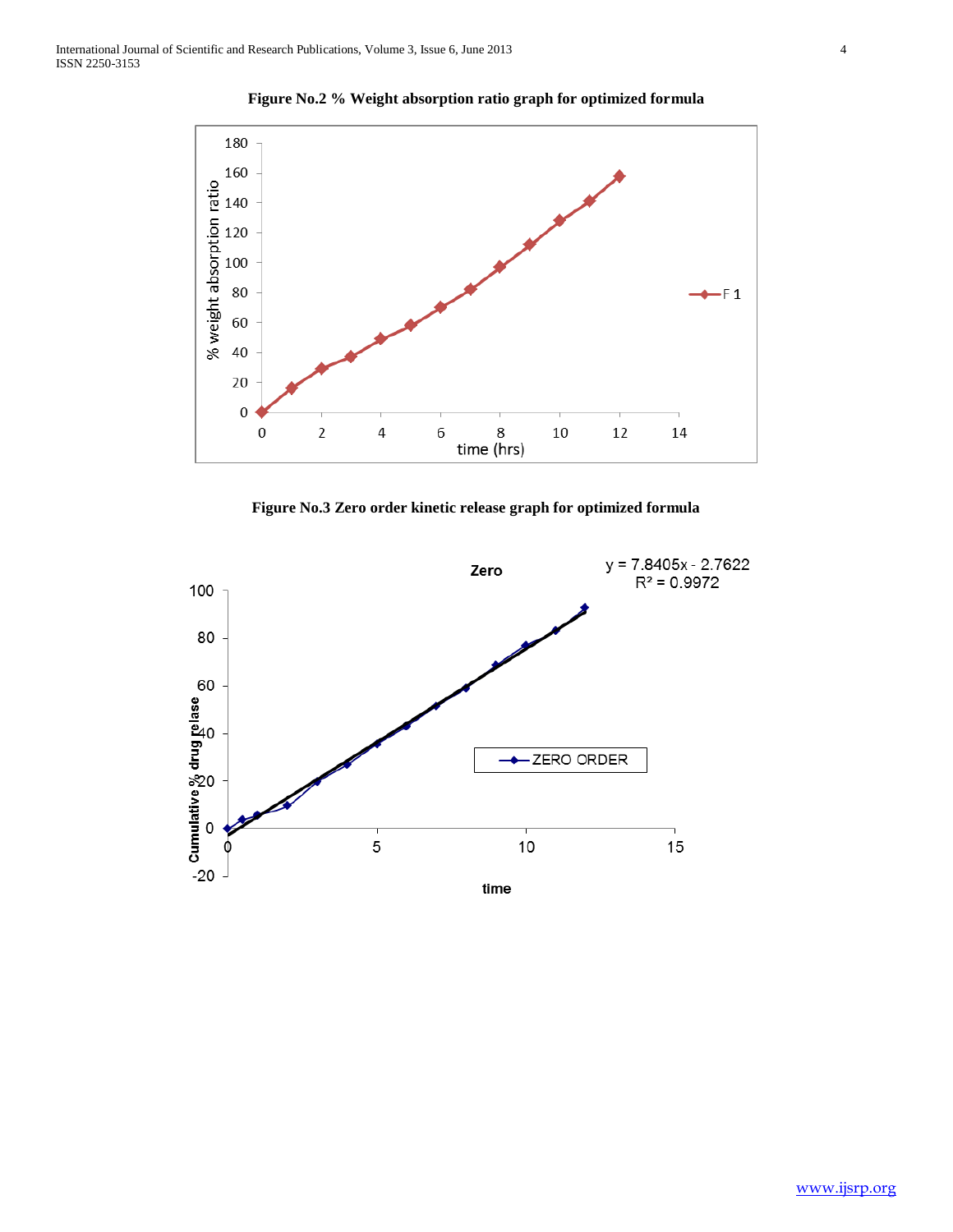

**Figure No.4 Higuchi Model graph for optimized formula**

**Figure No.5 Korsmeyer Peppas Kinetic Model graph for optimized formula**